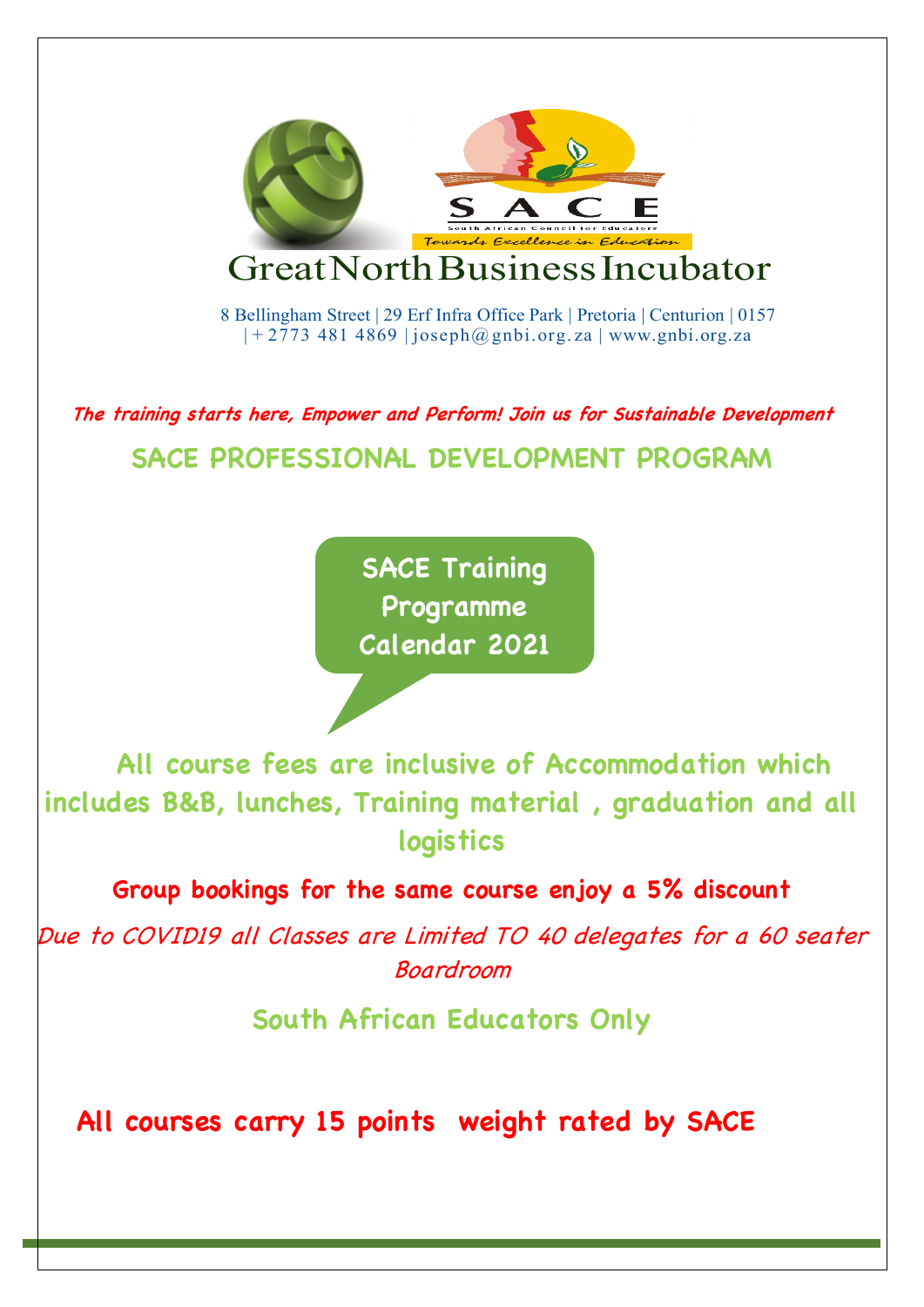| $\overline{c}$                                                                                 | <b>SACE</b>               |  | SACE PROFESIONAL DEVELOPMENT                                   |                                                                                                                                      |                                                                                                                                                                        |                                 |
|------------------------------------------------------------------------------------------------|---------------------------|--|----------------------------------------------------------------|--------------------------------------------------------------------------------------------------------------------------------------|------------------------------------------------------------------------------------------------------------------------------------------------------------------------|---------------------------------|
| <b>Course Titles</b>                                                                           |                           |  |                                                                | <b>Duration</b>                                                                                                                      | Dates - 2021                                                                                                                                                           | Course<br>Costs Per<br>Delegate |
| Social media, Apps and ICT in the learning delivery for<br>teachers, lecturers, managers (TOT) |                           |  | 5 days                                                         | 18-23 January<br>1-5 February<br>1-5 March<br>5-9 April<br>$3 - 7$ May<br>$7-11$ June<br>$5-9$ July<br>2- 6 August<br>6-10 September | R 6 500                                                                                                                                                                |                                 |
|                                                                                                |                           |  | Teaching Entrepreneurship and Leadership in schools            | 5 Days                                                                                                                               | 25-29 January<br>8-12 February<br>8-12 March<br>12-16 April<br>10-14 May<br>21-25 June<br>12-16 July<br>9-13 August<br>13-17 Sept<br>4-8 October                       | R 7 500                         |
|                                                                                                | satisfaction              |  | Stress and conflict management : the way to resilience and     | 5 days                                                                                                                               | 11-15 January<br>22-26 February<br>22-26 March<br>19-23 April<br>17-21 May<br>$1-5$ June<br>19-23 July<br>16-21 August<br>20-24 Sept                                   | <b>R6 500</b>                   |
| education                                                                                      |                           |  | Innovative Teaching methods for teachers in schools and adult  | 5 days                                                                                                                               | 11-15 January<br>1-5 February<br>22-25 March<br>26-30 April<br>24-28 May<br>21-25 June<br>26-30 July<br>23-27 August<br>20-24 September<br>4-8 October<br>1-5 November | R 6 500                         |
|                                                                                                | social emotional learning |  | How to stop bullying and cyber bullying in schools and promote | 5 days                                                                                                                               | 11-16 January<br>25-29 January<br>8-12 February<br>22-26 February<br>15-19 March<br>22-26 March<br>5-9 April<br>19-23 April<br>10-14 May                               | R 7500                          |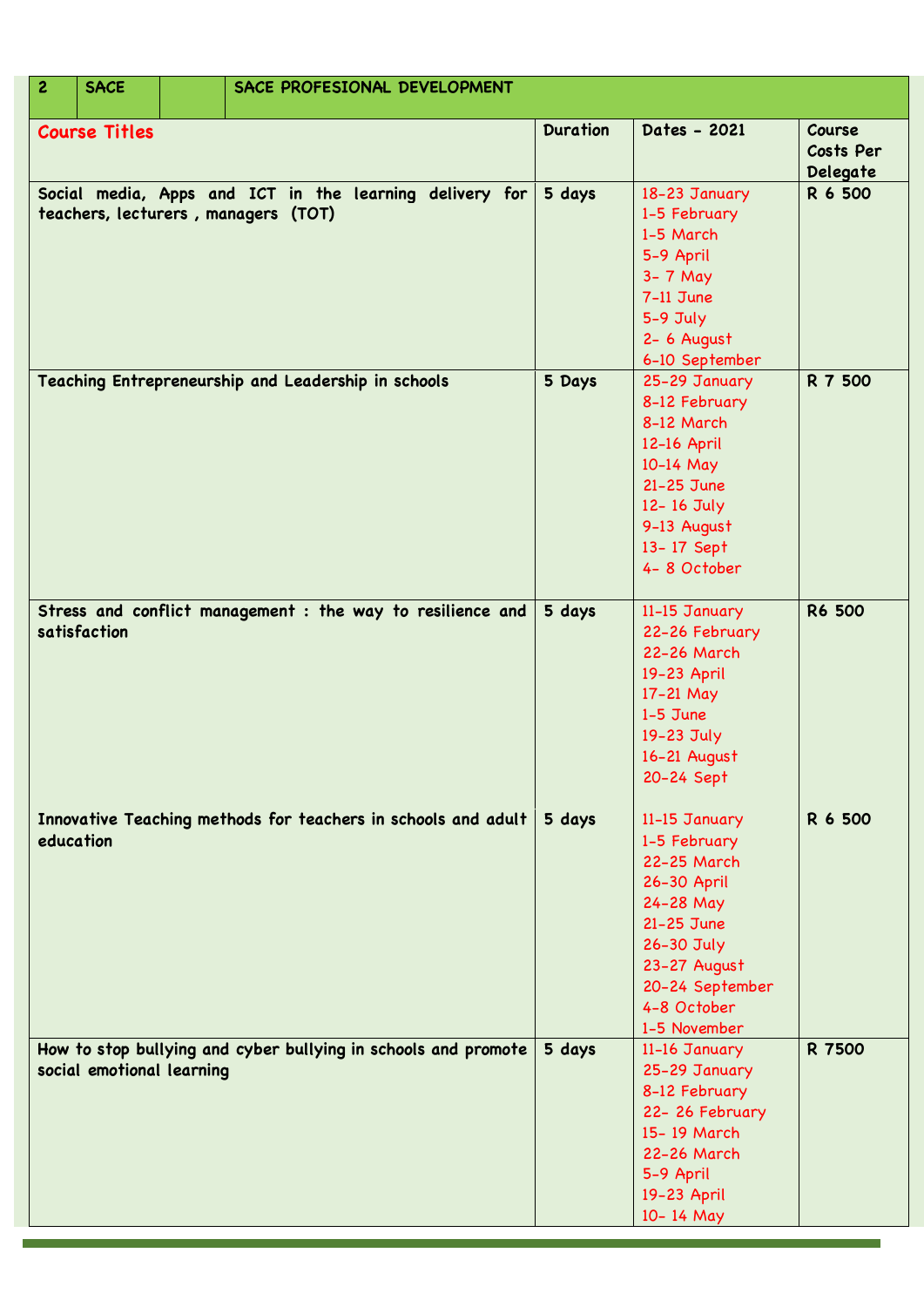|                                                             |        | 24-28 May          |               |
|-------------------------------------------------------------|--------|--------------------|---------------|
|                                                             |        | 7- 11 June         |               |
|                                                             |        | 21-25 June         |               |
|                                                             |        | 12-16July          |               |
|                                                             |        |                    |               |
|                                                             |        | 23-27 August       |               |
|                                                             |        | 27Sept-1 October   |               |
|                                                             |        | 22-26 November     |               |
|                                                             |        |                    |               |
| Effective classroom management strategies and ideas for     | 5 days | 25-29 January      | <b>R6500</b>  |
| teachers                                                    |        | 22-26 February     |               |
|                                                             |        | 29 March-02 April  |               |
|                                                             |        | 31 May- 04 June    |               |
|                                                             |        |                    |               |
|                                                             |        | 12-16 July         |               |
|                                                             |        | 30 August- 3       |               |
|                                                             |        | September          |               |
|                                                             |        | 25 - 30 October    |               |
|                                                             |        | $29$ Nov- $3$      |               |
|                                                             |        | <b>December</b>    |               |
| Child -Centred Teaching and pedagogy in inclusive education | 5 days | 25-30 January      | R 7500        |
|                                                             |        | 22-26 February     |               |
|                                                             |        | 29 March- 02 April |               |
|                                                             |        |                    |               |
|                                                             |        | 17-21 May          |               |
|                                                             |        | 31 May- 04 June    |               |
|                                                             |        | 28 June- 02 July   |               |
|                                                             |        | 26-30July          |               |
|                                                             |        | 23- 27 August      |               |
|                                                             |        | 6-10 Sept          |               |
|                                                             |        | 4-8 October        |               |
|                                                             |        | 6-10 November      |               |
|                                                             |        | $29$ Nov- 3        |               |
|                                                             |        |                    |               |
|                                                             |        | December           |               |
| Fundamentals of Facilities and Asset Management Short       | 5 days | 25-29 January      | <b>R7 500</b> |
| course                                                      |        | 15-19 February     |               |
|                                                             |        | 15-19 March        |               |
|                                                             |        | 19-23 April        |               |
|                                                             |        | 10-14 May          |               |
|                                                             |        | 31 May-4June       |               |
|                                                             |        | 28 June- 02 July   |               |
|                                                             |        | $2 - 6$ August     |               |
|                                                             |        | 30 August- 3       |               |
|                                                             |        |                    |               |
|                                                             |        | September          |               |
|                                                             |        | 4-8 October        |               |
|                                                             |        | 1-5 November       |               |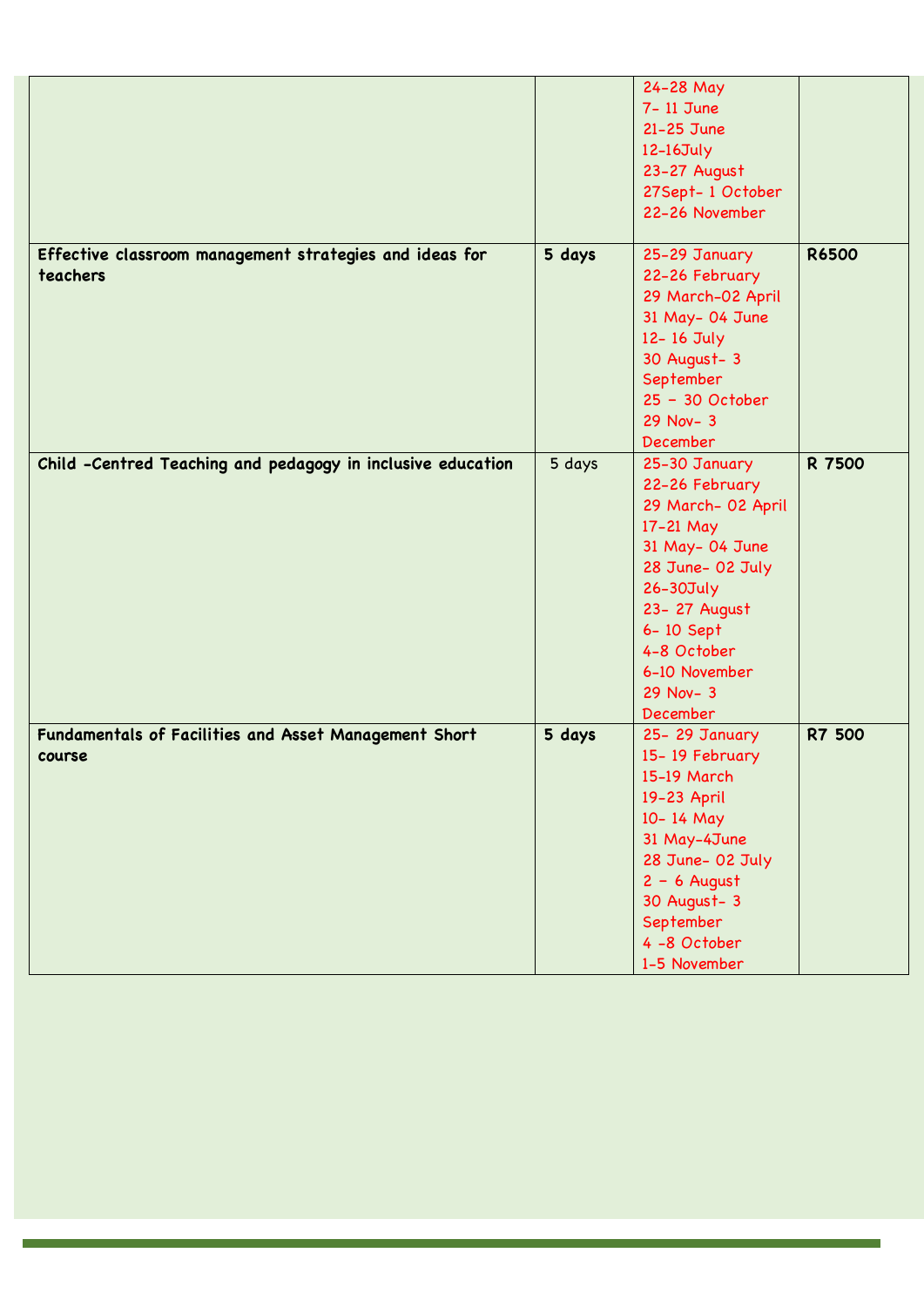## **Registration Form**

**PLEASE COMPLETE THIS FORM AND EMAIL BACK TO** joseph@gnbi.org.za **TO SUCCESSFULLY COMPLETE YOUR BOOKING. Or make online booking by visiting www.gnbi.org.za**

| School Name. |  |
|--------------|--|
|              |  |
|              |  |
|              |  |
|              |  |
|              |  |

## **DELEGATES DETAILS (PLEASE FILL IN USING BLOCK CAPITALS)**

### **1st Delegate Details:**

| Title:     | Surname:          | First Name: |
|------------|-------------------|-------------|
| Job Title: | Email: (Required) | Telephone:  |

# **2nd Delegate Details:**

| Title:     | Surname:          | First Name: |
|------------|-------------------|-------------|
| Job Title: | Email: (Required) | Telephone:  |

# **3rd Delegate Details:**

| Title:     | Surname:          | First Name: |
|------------|-------------------|-------------|
| Job Title: | Email: (Required) | Telephone:  |